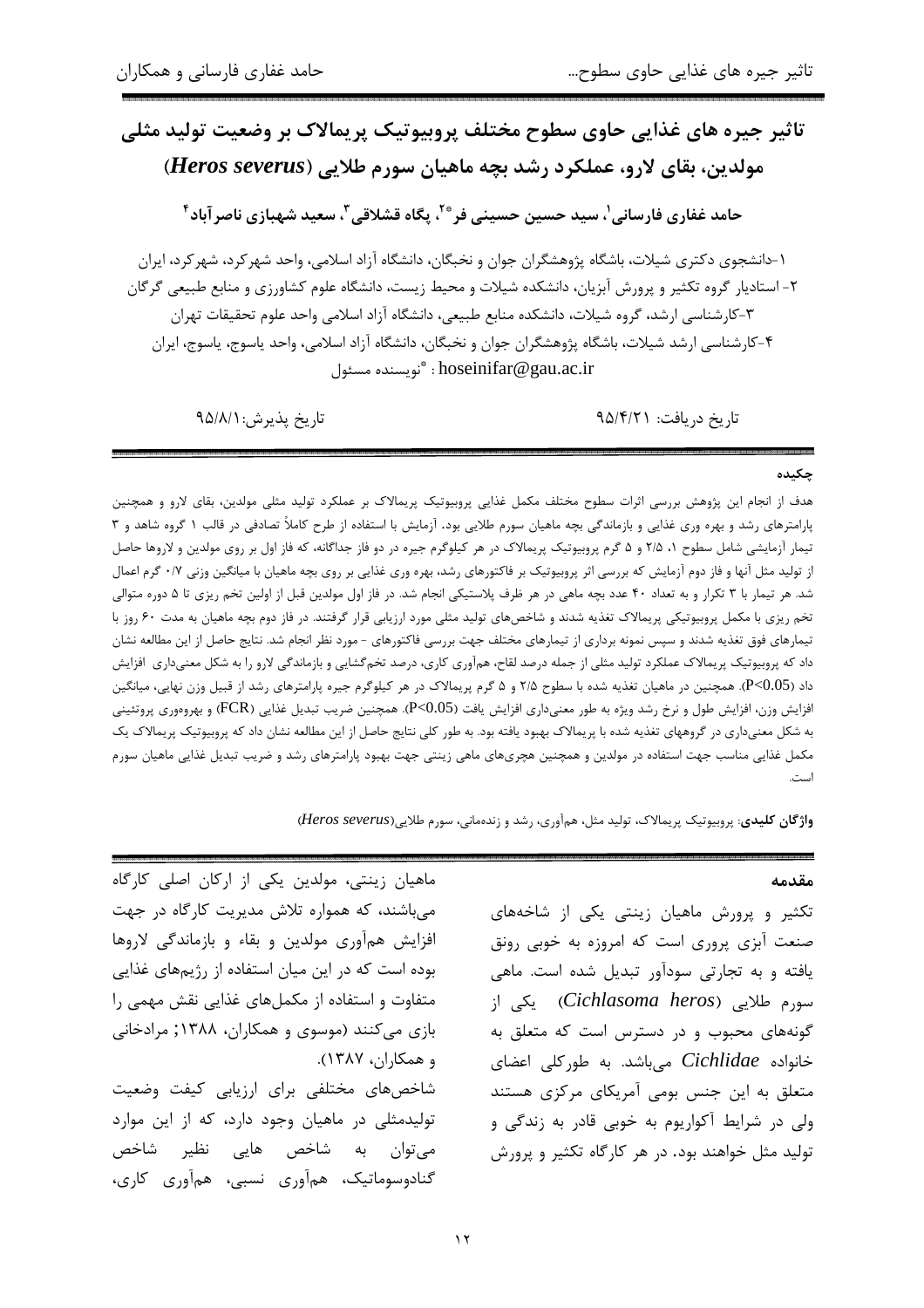موفقیت در تکثیر بستگی به دسترسی به غذای مناسب جهت تغذیه مولدین دارد تا سلامتی و رشد را هم برای مولدین و هم برای نوزادان آن فراهم آورد (Giri et al., 2002). از طرف ديگر ماهيان آکوآریومی همواره در معرض استرسهای بیولوژیک مانند عوامل بیماری زای باکتریایی، قارچی و انگلی و همچنین انواع استرسهای غیر بیولوژیک همچون عدم تهويه و تصفيه مناسب در آكواريوم، انواع تنش-های سرمایی و گرمایی، افزایش غلظت متابولیتها نظیر آمونیاک قرار دارند (پورداوود و همکاران ۱۳۸۹) .تغییرات هورمونی به دنبال استرسهای وارد شده و همچنین ضعفهای تغذیهای به دنبال عدم رعایت اصول غذادهی و عدم استفاده از جیره اختصاصی هر گونه در آکواریوم باعث تضعیف هرچه بیشتر سیستم ایمنی ماهیان موجود در آکواریوم از مهمترین عوامل مرگ و میر در آکوآریومها محسوب می شوند (Barton and Iwama 1991). بنابراين استفاده از مکملهای غذایی مناسب که هم بتوانند به بهبود کیفیت باروری و بهبود سلامت مولدین کمک کنند و هم بتوانند بهبود پارامترهای رشد و بقاء در لارو و بچه ماهیان را به دنبال داشته باشد میتواند از استراتژی های مناسب در مدیریت کارگاه تکثیر ماهیان زینتی باشد.

پروبیوتیکها ترکیبات فرا سودمندی هستند که از طریق مختلف بر جنبههای فیزیولوژیک میزبان خود تاثیر میگذارند. در مطالعات گذشته که بر روی ماهیان پرورشی انجام شده است تاثیرات سودمند پروبیوتیکها بر پارامترهای رشد، بهبود ضریب تبدیل غذایی، بهبود فلور میکروبی بر بافت شناسی روده، بهبود سیستم ایمنی و همچنین افزایش بقای بچه ماهیان در شرایط نرمال پرورش و همچنین پس از مواجه با عوامل بیماریزا به اثبات رسیده است (Gram et al., 1999). در زمينه استفاده از مکملهای غذایی در صنعت تکثیر و پروش ماهیان زینتی به ویژه در ایران مطالعات کمتری صورت گرفته است. با این وجود در مطالعهای که توسط پور میزان باروری یا درصد لقاح و همچنین درصد تخم گشایی اشاره کرد که برای تعیین کیفیت وضعیت تولید مثلی مولدین ماده کاربرد دارد. شاخصهای تولید مثلی تحت تاثیر عوامل مختلفی از جمله شرایط استرسی، عوامل محیطی مثل شرایط فیزیکو شیمیایی آب، رژیمهای نوری مختلف اغلب از کمبودهای مواد غذایی در جیره مولدین تاثیر می-پذیرد. درصد تخمگشایی و درصد بازماندگی لاروها نيز مي تواند به عنوان برخي ديگر از شاخصهاي کیفی تخم در نظر گرفته شوند. دو فاکتور اخیر نیز به شدت تحت تاثیر رژیم غذایی مولدین میباشد که به طور مستقیم بر کیفیت اسپرم تولید شده و همچنین کیفیت ترکیب غذایی محتوای کیسه زرده تاثیر می-گذارد و این خود یکی از فاکتورهایی است که به شکل موثر بر بازماندگی لاروهای با کیسه تاثیر می-Fernández-Palacios et al., 1995; ) گذارد Izquierdo et al., 2001). رفتار توليد مثلى گونه سورم طلایی قبلاً مورد مطالعه قرارگرفته است و مشخص شده است که همانند سایر سیچلاید ماهیان آمریکای مرکزی حوضه آمازون به طور معمول در سنین کمتراز ۲ سالگی زمانیکه سایز آنها به حدود ۸ تا ١٠ سانتيمتر ميرسد بالغ مي شوند و در طول دوره زندگی به طور همزمان با فواصل زمانی ۱۴ تا ۲۱ روز تخم ریزی کرده و در هر بار تعداد قابل توجهی تخم توليد مي كنند (Mazeroll et al., 1995). درگونههای ماهیان آکواریومی تروپیکال به دلیل تخمریزی های مداوم مولدین پس از تخمریزیهای متوالي ضعيف شده، به همين نسبت ميزان همآوري، درصد لقاح، درصد تخم گشایی و متعاقباً بازماندگی لارو کاهش مییابد. علاوه بر این در مطالعات گذشته مشخص شده است که طول دوره تخمریزی و همچنین کیفیت تخمها از سن، اندازه ماهی، شرایط فيزيولوژيكى، شرايط تغذيهاى و همچنين برخى شرایط و فاکتورهای محیطی تاثیر میپذیرد Woodhead 1960; Degani and Yehuda )  $.2011$ 

 $\gamma$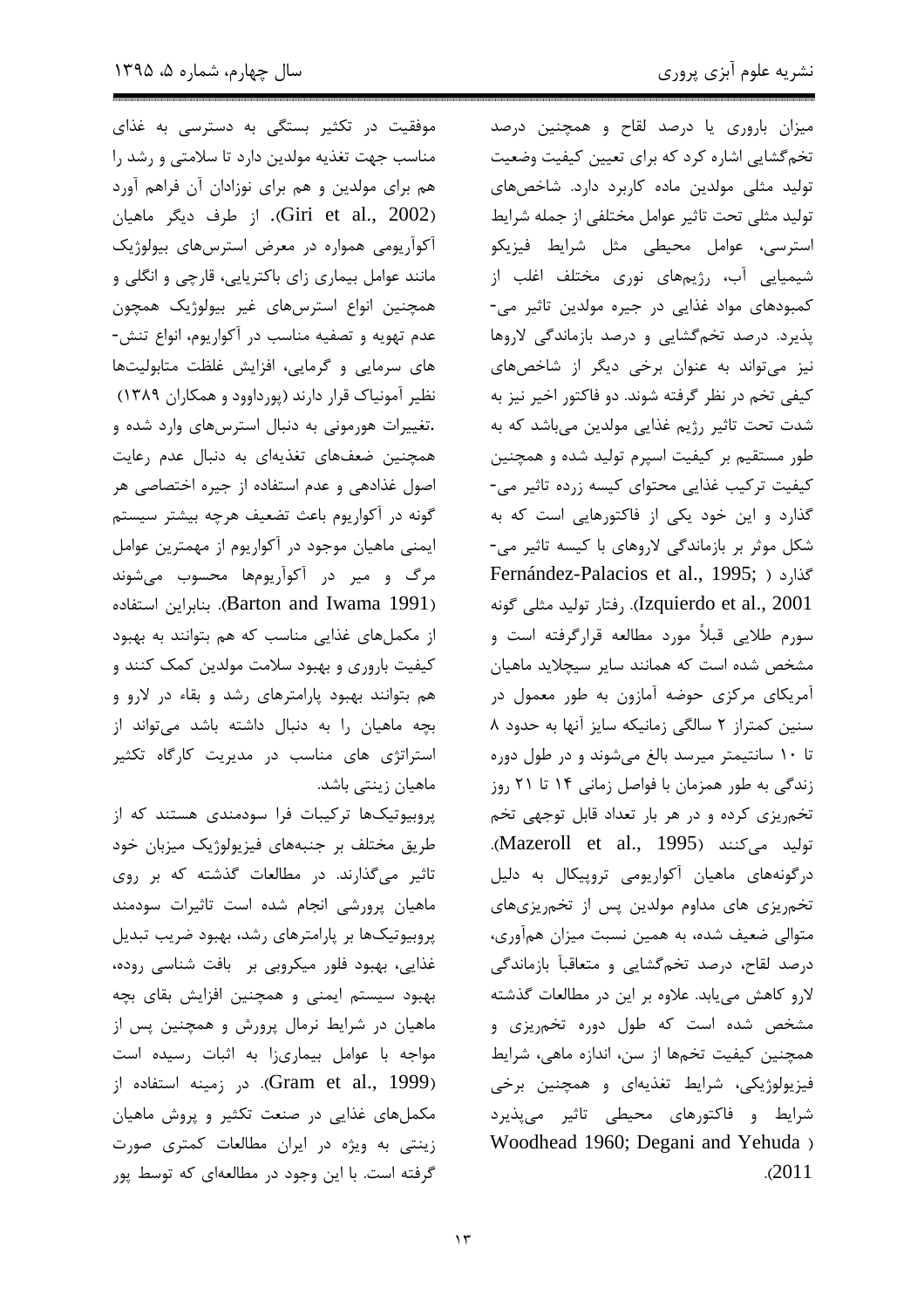$(D:10, L:15)$  روشنایی و ۱۰ ساعت تاریکی (D:10، L درتمام طول دوره آزمایش هم در فاز اول و هم در فاز دوم آزمایش دمای آب در ۲۴±۲۷ درجه سانتی گراد، pH در ۷/۷ و سختی همواره کمتر از ۱۵۵ میلیگرم در ليتر كربنات كلسيم ثابت تنظيم شد. آزمايش در چهار تیمار و هر تیمار با سه تکرار انجام شد. برای رسیدن به حداکثر تاثیر تیمارها بر روی مولدین به محض جداسازی مولدین به تانک جدید اعمال تیمار شروع می شد چون رسیدگی همه مولدین به طور همزمان ممكن نبود پس از جداسازى هر مولد اعمال تیمار شروع میشد که از جداسازی اولین مولد تا اخرین مولد ۸ روز طول کشید.کمترین مدت زمان برای مولدین تحت تیمار ۱۳ روز قبل از تخمریزی و بیشترین زمانی که مولدین تحت تیمار بودند ۲۱روز بود.

### غذا و غذادهي

برای تغذیه مولدین از غذای شماره ۳ و برای تغذیه بچه ماهیان از غذای شماره ۱ شرکت بیومار فرانسه (Biomar) استفاده شد (پورداوود و همکاران، ۱۳۸۹). ترکیب تقریبی جیرههای مختلف در جدول ١ نشان داده شده است. گروه های تغذیهای شامل ١) گروه شاهد (جیره تجاری بدون پروبیوتیک) ۲) گروه تغذیه شده با جیره حاوی ۰/۱ درصد پریمالاک ۲) گروه تغذیه شده با جیره حاوی ۰/۲ درصد پریمالاک ۳) گروه تغذیه شده با جیره حاوی ۰/۵ درصد پریمالاک. برای اضافه کردن پروبیوتیک پریمالاک به جیره تجاری مقدارمورد نظر از پروبیوتیک برای هرتیمار در ۱۰ میلی لیتر آب مقطر ترکیب گردید و سپس بر روی پلیتهای غذا اسپری شد. پلیتهای غذایی به مدت ۸ ساعت در هوای آزاد در دمای محیط نگهداری شدند سیس غذای هر تیمار به طور جداگانه درکیسههای پلاستیکی در دمای ۴ درجه سانتیگراد نگهداری شد (فغانی لنگرودی، ۱۳۸۹). غذادهی چهار مرتبه در روز در ساعت ۸،۱۲،۱۶،۲۰ بر اساس ۵٪ وزن بدن انجام مے شد.

داوود و همکاران (۱۳۸۹) انجام شد، مشخص شد که مخمر نانوایی به شکل موثری بهبود پارامترهای رشد و بقای بچه ماهیان سورم را به دنبال داشته است. در مطالعهای که بر روی ماهی پلاتی انجام شد استفاده از سطوح مختلف پروبیوتیک پریمالاک به شکل موثری بهبود عملكرد توليد مثلى را به همراه داشته است Hajibeglu and Sudagar, 2012). علاوه بر این در مطالعهای دیگر که بر روی ماهی زبرا انجام شد مشخص شد استفاده از مکمل غذایی پروبیوتیکی در جيره غذايي مولدين باعث بهبود شاخص گنادوسوماتیک و همچنین بهبود بیان ژنهای مرتبط با تولید مثل را نیز به همراه داشته است .(Gioacchini et al., 2011)

از آنجایی که رسیدن به بالاترین حد توان تولید مثلی ماهيان مولد و بالاترين سطح بقاء لاروها و بچه ماهیان تا رسیدن به سایز بازاری در زمینه تکثیر و پرورش ماهیان زینتی دارای اهمیت به سزایی است این تحققیق با هدف بررسی اثر جیرههای حاوی سطوح مختلف پروبیوتیک پریمالاک بر پارامترهای همآوری، درصد تخم5شایی ، بقای لارو و فاصله زمانی بین تخمریزی و همچنین بهبود رشد و بقای بچه ماهیان تا سن ۶۰ روزگی انجام شد.

## مواد و روش ها

### ماهي

جهت انجام این آزمایش از ۱۲ جفت مولد سورم طلایی که به رسیدگی جنسی رسیده بودند ولی اولین تخمریزی را انجام نداده بودند استفاده شد. جفتهای مولد تقریباً هم اندازه و هم سن بودند و مولدین به طور انتخابی جفت خود را انتخاب کردند، مولدین از تانک نگهداری پیش مولدین، پس از انتخاب جفت خود به تانک مخصوص نگهداری مولدین انتقال داده شدند. آکواریوم نگهداری مولدین دارای حجم ۶۰ لیتر بود که توسط یک سنگ هوا که به پمپ هوای مرکزی متصل بود هوادهی می شد و روزانه به میزان ١٠٪ حجم آب از كف سيفون و با آب تازه جايگزين می شد. دوره روشنایی نیز به صورت ۱۴ ساعت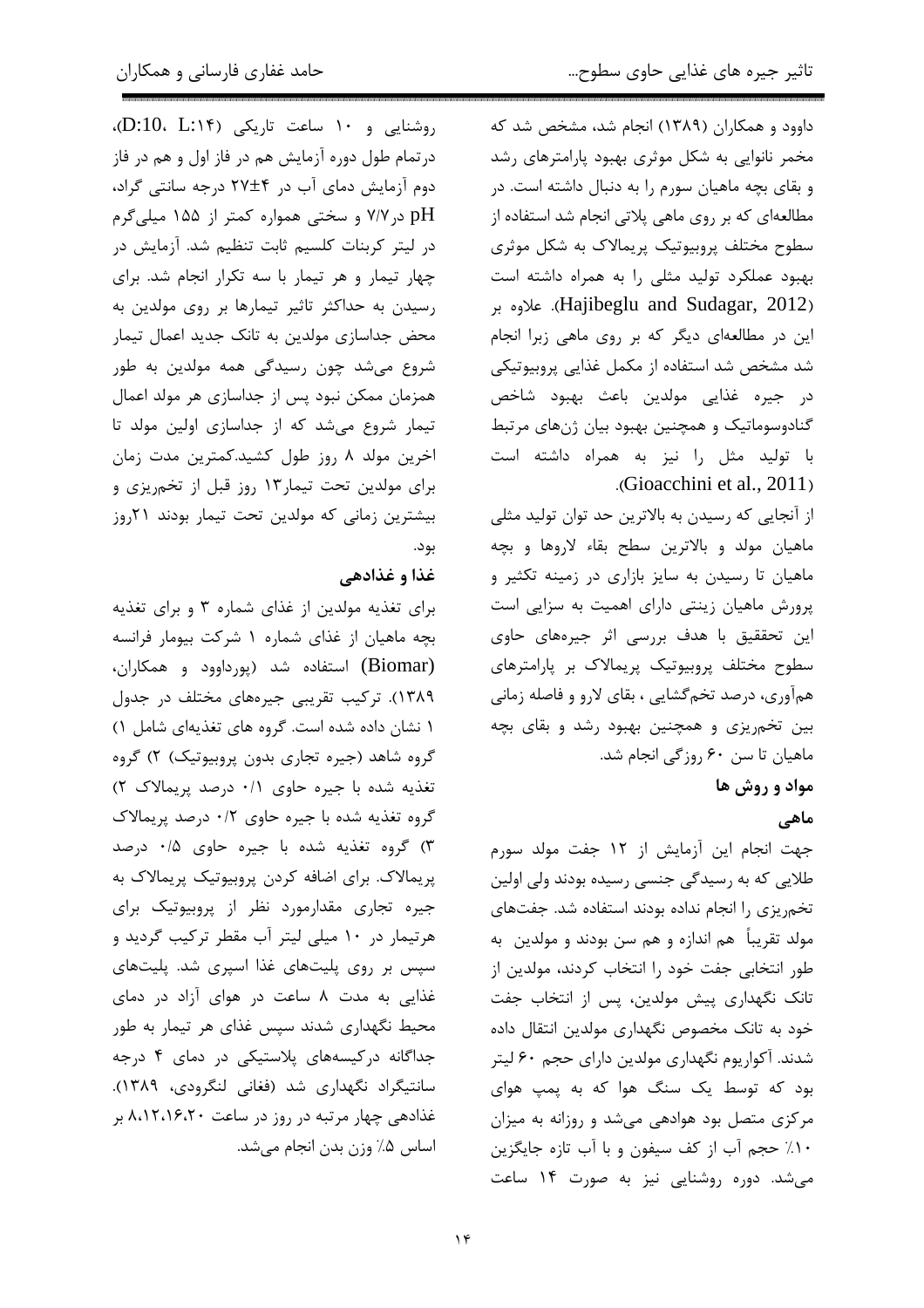| سطوح مختلف پروبیوتیک پریمالاک بر اساس درصد در جیره | ترکیب شیمیایی جیرەهای |               |                   |           |
|----------------------------------------------------|-----------------------|---------------|-------------------|-----------|
| $\cdot/\Delta$                                     | $\cdot$ /۲            | $\cdot/$      | $\cdot$ / $\cdot$ | آزمايشى   |
| 7.9/0                                              | 7.9/5                 | $7.9/\lambda$ | 7.979             | رطوبت     |
| 7.11/VA                                            | 7.15/15               | 11/51         | 7.11              | خاكستر    |
| 7.1899                                             | 7.10/71               | $7.1$ ۴/۴۳    | 7.10              | چربی      |
| 7.8018                                             | 7.88/11               | 7.88/17       | ۶۴۵:              | پر و تئين |

جدول ١: آناليز تقريبي جيرههاي مختلف

نمونه برداری و ثبت دادهها

انجامید، پس از اینکه از شروع تغذیه فعال بچه ماهیان به مدت ۵ روز با ناپلی آرتیمای تازه تخم گشایی شده تغذیه شدند تا لاروها قادر به دریافت غذای تجاری یودری شدند. سیس لاورهای به دست آمده از مولدین تغذیه شده با جیره تجاری (گروه شاهد) به ۱۲ عدد آکواریوم مجزا که هر گروه که شامل ۵۰ عدد لارو بود به انتقال داده شدند. این بخش از آزمایش نیز شامل ۴ گروه به ۳ نکرار بود. یک گروه با غذای تجاری که بصورت یودر تبدیل شده بود تغذیه شدند و گروههای دیگر با جیرهی غذایی حاوی سطوح مختلف پروبیوتیک پریمالاک (۱، ۲/۵ و ۵ گرم پروبیوتیک در هر کیلوگرم جیره) تغذیه شدند. در طی این دوره در طی نیمه اول دوره پرورش میزان غذا دهی بر اساس ۱۵٪ وزن بدن و در نیمه دوم پرورش بر اساس ۱۰ ٪ بیومس زنده موجود در تانک انجام شد، در فواصل زمانی هر دو هفته یکبار زیست سنجی انجام می شد و میزان غذا نیز بر اساس بیومس جدید محاسبه می شد، غذادهی با میزان غذای مشخص شده در ۶ وعده در ساعت ۶، ۰۹، ۱۲، ۱۵، ۱۸ و ۲۱ انجام شد. در پایان دوره فاکتورهای رشدی شامل میانگین وزن نهایی، میانگین طول نهایی، شاخص رشد روزانه و همچنین درصد زندەمانى بچە ماھيان محاسبە شد.

در قسمت دوم آزمایش که به مدت ۶۰ روز به طول

کنترل وضعیت رسیدگی مولدین ماده هر روز از طريق مشاهده ظاهري وضعيت برأمدكي ناحيه شكم و همچنین وضعیت بیرون زدگی لوله تخمبر بررسی می شد و در مراحل پایانی رسیدگی اووسیتها بررسی تخمریزی مولدین در فواصل زمانی کوتاهتر انجام میشد. زمان دقیق تخم,ریزی جفتهایی که در آکواریوم و بر روی بستر مناسب قرار گرفته بودند ثبت شد و پس از پایان عمل تخمریزی با دقت تخمها شمارش شد، برای دقت در کار از صفحهای که بر روی آن تخمریزی صورت گرفته عکس گرفته و سپس از روی عکس نیز به طور دقیقتر تعداد کل تخم شمارش و به عنوان هماوری کاری در نظر گرفته شد. تعدادی از تخمها نیز در کف آکواریوم ریخته شد كه تعداد آنها نيز براي فاكتور همآوري شمارش شدند. برای محاسبه درصد لقاح ۶ ساعت بعد از تخمریزی تخمهای سفید شده به عنوان تخمهای لقاح نیافته شمارش شدند. در پایان دوره انکوباسیون یعنی پس از ۴۸ ساعت تخمهای تخمگشایی نشده و مرده (چسبیده بر روی بستر) پس از خارج کردن بستر تخم ریزی از مخزن به دقت شمارش شدند. پس از ۴ تا ۵ روز که کیسه زرده به طور کامل جذب شد و لاروها شروع به شنای فعال کردند میزان آنها نیز شمارش شد و میزان بقای لارو و میزان تبدیل لارو به بجه ماهی محاسبه شد (mossavi et al., 2010).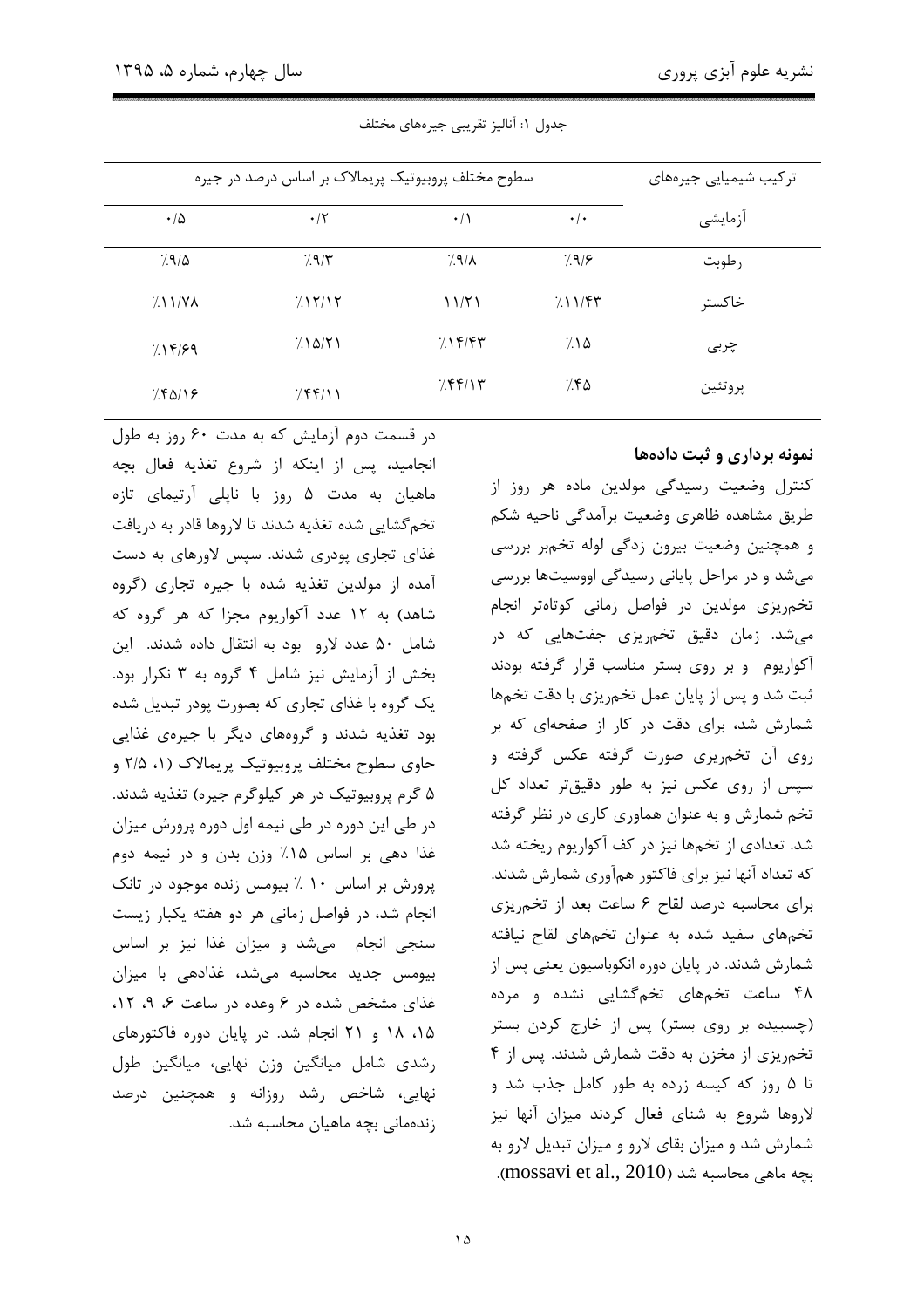نمودارها نشان میدهند همآوری کاری در گروه تغذیه

شده با سطح ۲/۵ و ۵ گرم در کیلوگرم پریمالاک

نسبت به سایر گروهها بالاتر بوده است (P<0.05).

میزان درصد لقاح و همچنین درصد تخمگشایی در همه گروههای تغذیه شده با پروبیوتیک پریمالاک

افزایش یافته بود ولی بالاترین سطح برای درصد لقاح

به شکل معنی دار (P<0.05) در گروه تغذیه شده با سطح ۱ و ۵ گرم پریمالاک و برای درصد تخمگشایی

در گروه تغذيه شده با سطح ٢/۵ و ۵ گرم پريمالاک

نتایج و دادههای حاصل از مراحل مختلف آزمایش ابتدا تحت آناليز واريانس يكطرفه (ANOVA) مورد تجزیه و تحلیل قرار گرفت و همچنین نرمال بودن دادهها نیز چک شد. سپس جهت مقایسه میانگینها از آزمون چند دامنهای دانکن، در سطح (p<0.05) استفاده شد. جهت تجزیه و تحلیلهای آماری و جهت رسم نمودار از نرم افزار SPSS و Excel استفاده شد.

### نتايج

نتايج مقايسه ميانگين فاكتورهاى همآورى، درصد لقاح، درصد تخم گشایی و بازماندگی لارو و متوسط فاصله بین دو تخمریزی در مدت زمان انجام پنج تخم یزی در شکل ۱ آورده شده است. همانطور که





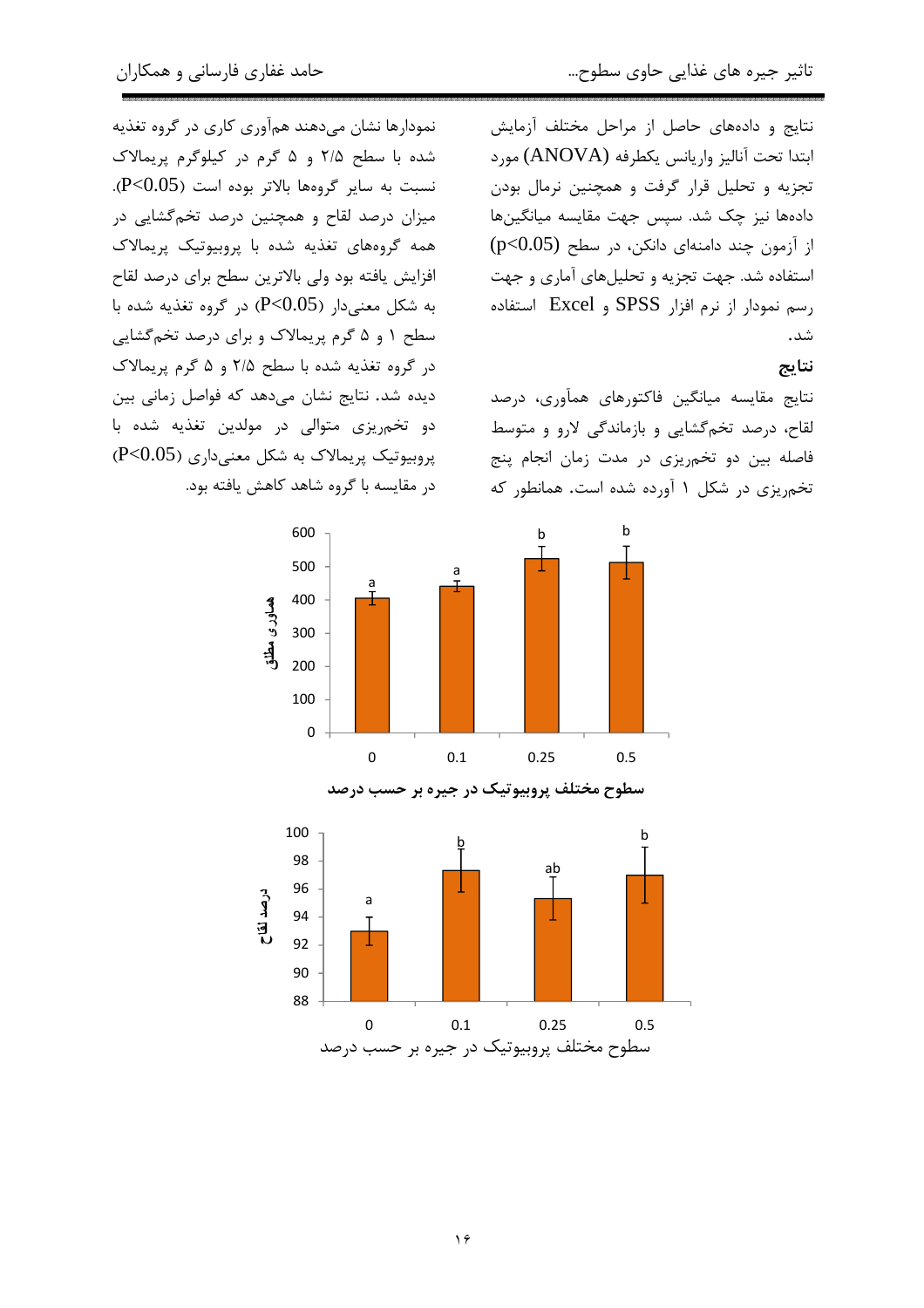

شکل ۱. نتایج مقایسه میانگین فاکتورهای همآوری، درصدلقاح، درصد تخمگشایی و بازماندگی لارو و متوسط فاصله بین دو تخمریزی درمدت زمان انجام پنج تخمريزي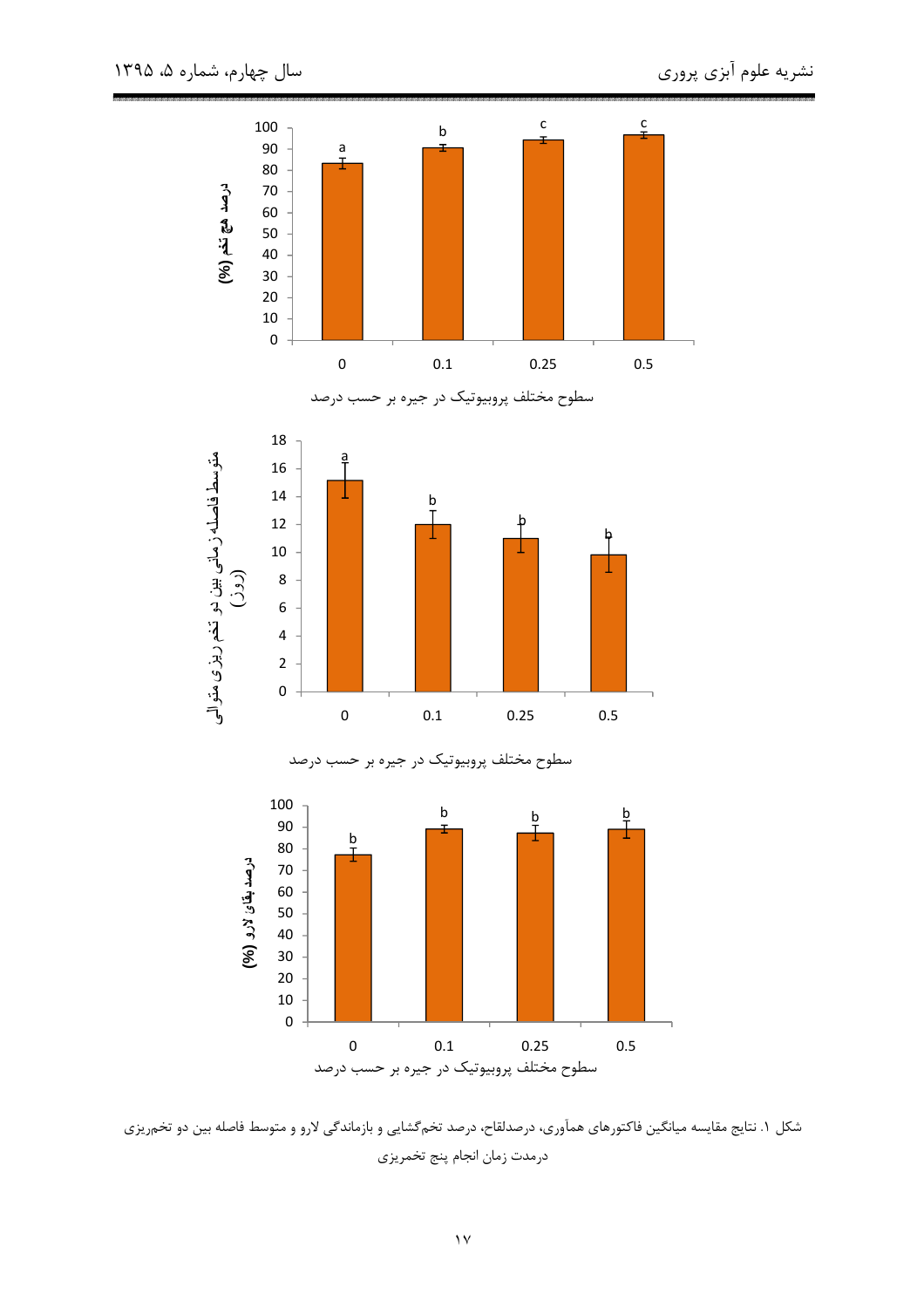شکل ۲ نمودار وزن لاروها در روز ۵ پس از تغذیه فعال حاصل از مولدين (نر و ماده) تغذيه شده با سطوح مختلف پروبیوتیک پریمالاک را نشان میدهد. نتایج حاصل از این بخش مطالعه نشان می دهد، لاروهایی که مولدین آنها با سطح ۵ گرم پروبیوتیک پریمالاک در هر کیلوگرم جیره

تغذیه شده بودند تا ۵ روز پس از تغذیه فعال دارای وزن بالاترى نسبت به ساير گروهها بودند (P<0.05).



شکل ۲. نمودار وزن لاروها در روز ۵ پس از تغذیه فعال حاصل از مولدین (نر و ماده) تغذیه شده با سطوح مختلف پروبیوتیک پریمالاک

نتایج حاصل از اثر پروبیوتیک پریمالاک بر پارامترهای رشدی و بهرهوری غذایی در جدول ۲ نشان داده شدهاند. نتايج حاصل از اين مطالعه يک افزايش وابسته به دز را طول بچه ماهیان تغذیه شده با پریمالاک در مقایسه با گروه شاهد نشان می دهد. همچنین نتایج نشان داد که میزان وزن نهایی، افزایش وزن کل و شاخص رشد روزانه

در گروههای تغذیه شده با سطح ۲/۵ و ۵ گرم پریمالاک در جیره به شکل معنیداری در مقایسه با سایر گروهها افزایش یافته بود. نتایج این مطالعه همچنین نشان داد که پروبیوتیک پریمالاک به شکل معنیداری ضریب تبدیل غذایی و ضریب تبدیل پروتئینی را بهبود داده است.

| سطوح مختلف پروبیوتیک پریمالاک در جیره (گرم در هر کیلوگرم جیره) |                                  |                                                              |                                                 |                  |  |  |  |
|----------------------------------------------------------------|----------------------------------|--------------------------------------------------------------|-------------------------------------------------|------------------|--|--|--|
| ۵                                                              | $Y/\Delta$                       |                                                              | $\bullet$                                       |                  |  |  |  |
| $\mathbf{r}/\mathbf{v}\mathbf{r}^{\mathrm{a}}$                 | $\mathbf{y}/\mathbf{z}$          | $\mathbf{y}/\mathbf{y}\mathbf{z}^{\mathrm{a}}$               | $\mathbf{r}/\mathbf{r}^{\mathrm{a}}$            | طول اوليه (ميلي- |  |  |  |
|                                                                |                                  |                                                              |                                                 | متر)             |  |  |  |
| $\Upsilon \Upsilon / \Upsilon^d$                               | $\Upsilon \Upsilon / \Upsilon^D$ | $\mathbf{Y} \mathbf{Y} / \mathbf{Q} \mathbf{S}^{\mathbf{C}}$ | $\lambda/\lambda^a$                             | طول نهایی (میلی- |  |  |  |
|                                                                |                                  |                                                              |                                                 | متر)             |  |  |  |
| $\cdot$ / $59^{\mathrm{a}}$                                    | $\cdot$ / $\epsilon \lambda^a$   | $\cdot$ / $5\delta^a$                                        | $\cdot$ / $\gamma \gamma^a$                     | وزن اوليه        |  |  |  |
| $\Upsilon/\Upsilon q^D$                                        | $\Upsilon/\Delta q^D$            | $\gamma$ /9. <sup>a</sup>                                    | $\mathbf{Y}/\mathbf{Y}\mathbf{F}^{\text{a}}$    | وزن نهایی        |  |  |  |
| $\Upsilon/\Upsilon^D$                                          | $Y/9$ $6^D$                      | $\gamma/\gamma$ <sup>a</sup>                                 | $\mathbf{Y}/\cdot \mathbf{\Delta}^{\mathbf{a}}$ | افزايش وزن كل    |  |  |  |
| $S/V^D$                                                        | $5/\gamma \gamma^0$              | $\Delta$ /۴ $\Delta^a$                                       | $\Delta/\Upsilon^a$                             | میزان غذای مصرفی |  |  |  |
| $\gamma/\gamma$ <sup>a</sup>                                   | $\Upsilon/\Upsilon^a$            | $Y/\Delta \mathfrak{r}^{\mathsf{D}}$                         | $Y/\Delta Y^D$                                  | ضريب تبديل       |  |  |  |
|                                                                |                                  |                                                              |                                                 | غذايي            |  |  |  |
| $1/17^D$                                                       | $1/\Upsilon \mathfrak{f}^D$      | $\cdot$ /99 <sup>a</sup>                                     | $\sqrt{\cdot \gamma^a}$                         | شاخص رشد روزانه  |  |  |  |
| $\cdot$ /9 $v^a$                                               | $\cdot$ /99 $^a$                 | $1/1$ $f^D$                                                  | $1/15^D$                                        | ضريب تبديل       |  |  |  |
|                                                                |                                  |                                                              |                                                 | پروتئين          |  |  |  |

جدول ۲. نتایج حاصل از اثر جیره های حاوی سطوح مختلف پروبیوتیک پریمالاک بر پارامترهای رشدی و بهره وری غذایی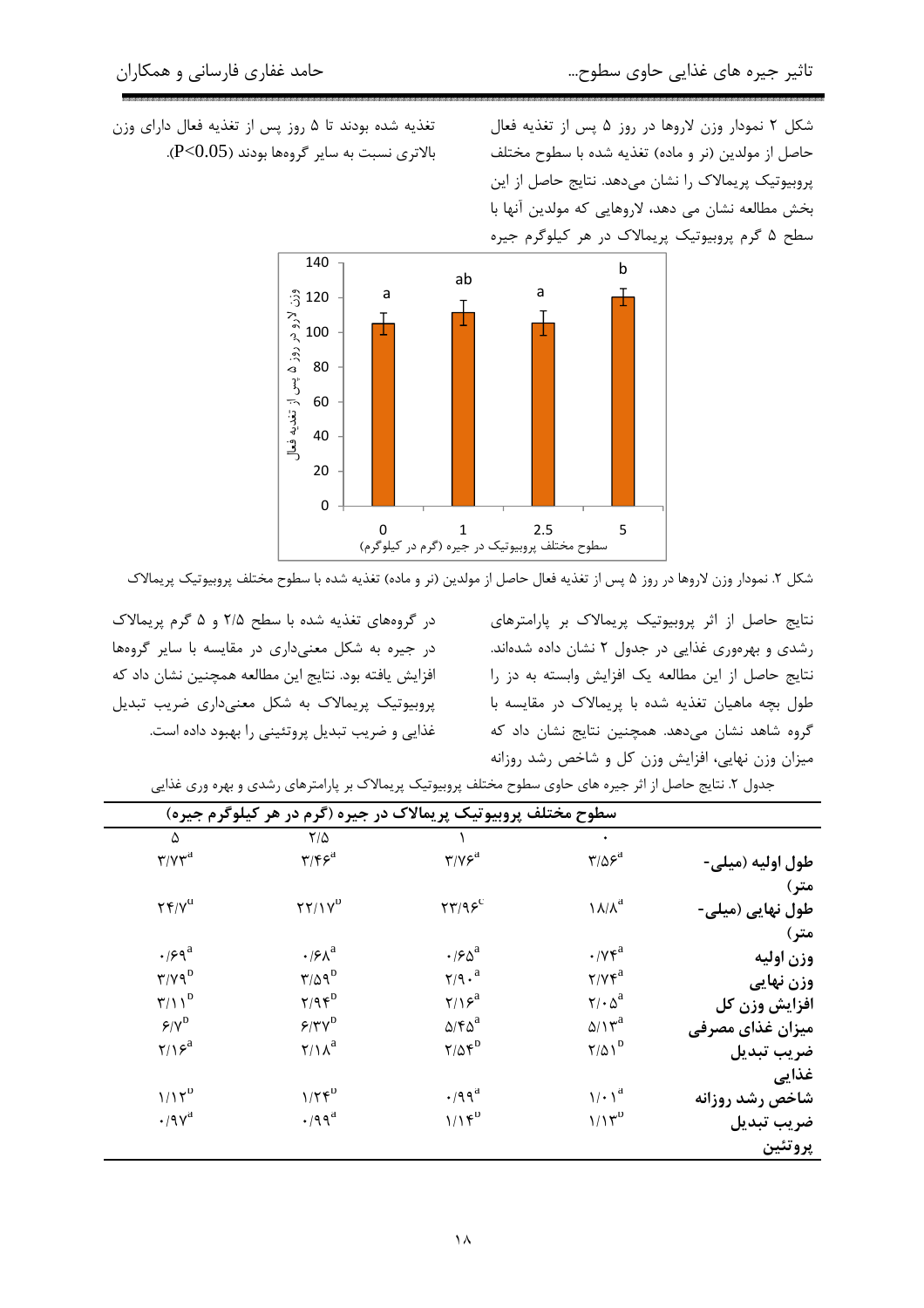سال چهارم، شماره ۵، ۱۳۹۵

بحث

تاثیر جیرههای حاوی مکملهای غذایی به خصوص انواع پروبیوتیکها بر جنبههای مختلف زیستی و فیزیولوژیک ماهیان پرورشی آب شور و شیرین و همینطور میگو به کرات در سطح جهان مورد ارزیابی قرار گرفته است، اما در ارتباط با ماهیان زینتی فعالیتهای کمتری انجام گرفته است Gatesoupe, 1999; Zhou, et al., 2009; ) Ringø, et al., 1998). در فاز اول این تحقیق تاثیر مثبت جیرههای حاوی سطوح مختلف پروبیوتیک پریمالاک بر فاکتورهای تولید مثل شامل درصد همآوري، درصد لقاح، درصد تخم گشايي، درصد بازماندگی لارو، زمان بین دو تخمریزی و وزن لارو در روز پنج پس از تغذیه فعال در مولدین ماهی سورم نشان داده شد. همچنین در قسمت دوم آزمایش تاثیر سطوح مختلف پروبیوتیک پریمالاک بر فاکتورهای عملکرد رشد و بهرهوری غذایی، برخی از پارامترهای بیوشیمیایی و بقاء در بچه ماهیان ماهی سوروم مورد بررسي قرار گرفت.

مطالعات قبلی به خوبی نشان دادهاند که جیرههای غذایی با ترکیبات مختلف به شکل معنیداری یارامترهای تولید مثلی، باروری و کیفیت تخم و لارو را در مولدین ماده به خصوص در مورد ماهیان تخم ریز مداوم با دورههای کوتاه تخمریزی که فرایند زرده سازی (ویتلوژنین) و رهاسازی تخمک (اوولاسیون) در مدت زمان کوتاهتری اتفاق میافتد نسبت به ماهیانی که در طول سال فقط یکبار تخمریزی میکنند، می-Telium, Frye ) توانند تحت تاثير قرار دهند ( Washburn, Frye et al. 1990; Izquierdo, Fernandez-Palacios et al. 2001; Ghosh, Sinha et al. 2007). در مطالعات گذشته نیز این نکته به اثبات رسیده است که جیرههای غنی به خصوص از نظر میزان پروتئین به شکل موثری میتوانند در ماهیان تخم,ریز مداوم فواصل بین دو تخم,ریزی را کوتاهتر كنند (Degani, 1993). نتايج حاصل از مطالعه اخیر نشان داد که جیرههای حاوی سطوح مختلف

پروبیوتیک پریمالاک به شکل معنیداری پارامترهای باروری مولدین ماده را بهبود بخشیده است. هم راستا با نتايج حاصل از مطالعه اخير ( Abasali and Mohamad 2011) نشان دادند که شاخص گنادوسوماتیک، باروری، تولید لارو و بقای لارو در ماهیان یلاتی (Xiphophorus maculatus) تغدیه شده با جیرههای حاوی مکمل پریمالاک به شکل معنیداری بهبود یافته بوند. همچنین در مطالعهای دیگر که بر روی ماهی دم شمشیری (Xiphophorus helleri) انجام شد، نشان دادند که سطوح مختلف پروبیوتیک پریمالاک به شکل معنیداری شاخصهای گنادوسوماتیک، باروری و بقای لارو را افزایش داده بود ( Abasali and Mohamad 2010). در مطالعهای دیگر که بر روی ماهی زبرا *(Danio rerio)* انجام شد مشخص شد كه پروبيوتيك Lactobacillus rhamnosus IMC 501® به شکل معنیداری میزان شاخص گنادوسوماتیک و باروری این ماهی را افزایش داده بود. نتايج اين مطالعه نشان داد كه افزايش شاخص گنادوسوماتیک و باروری در ارتباط با افزایش میزان بيان ژنهاي سيتوكروم p19، ويتلوژنين كبدي و همچنین ایزوفورم آلفا رسیتورهای استرادایول بوده است (Gioacchini et al., 2011).

در زمینه اثر پروبیوتیکها و به صورت کلی تغییر فلور باکتریایی دستگاه گوارش بر شاخصهای همآوری و تولید مثلی ماهیان اطلاعات کمی در دسترس است و مكانيسم عمل اينكه چگونه بهبود فلور باكتريايي روده به دنبال استفاده از تركيبات پروبيوتيكى بر فاکتورهای تولید مثلی و باروری مولدین اثر میگذارد به خوبی مشخص نشده است. ولی با این وجود نشان (Ghosh et al., 2007) به همكاران (Ghosh et al., 2007)  $\textit{Bacillus}$  دادند که اضافه کردن پروبیوتیک subtilis به شكل معنى دارى وضعيت توليد مثلى ۴ گونه از ماهیان آکواریومی را بهبود بخشیده بود. این نکته قبلاً به اثبات رسیده است که تغذیه مولدین در طی مراحل مختلف تاثیرات مختلفی بر کیفیت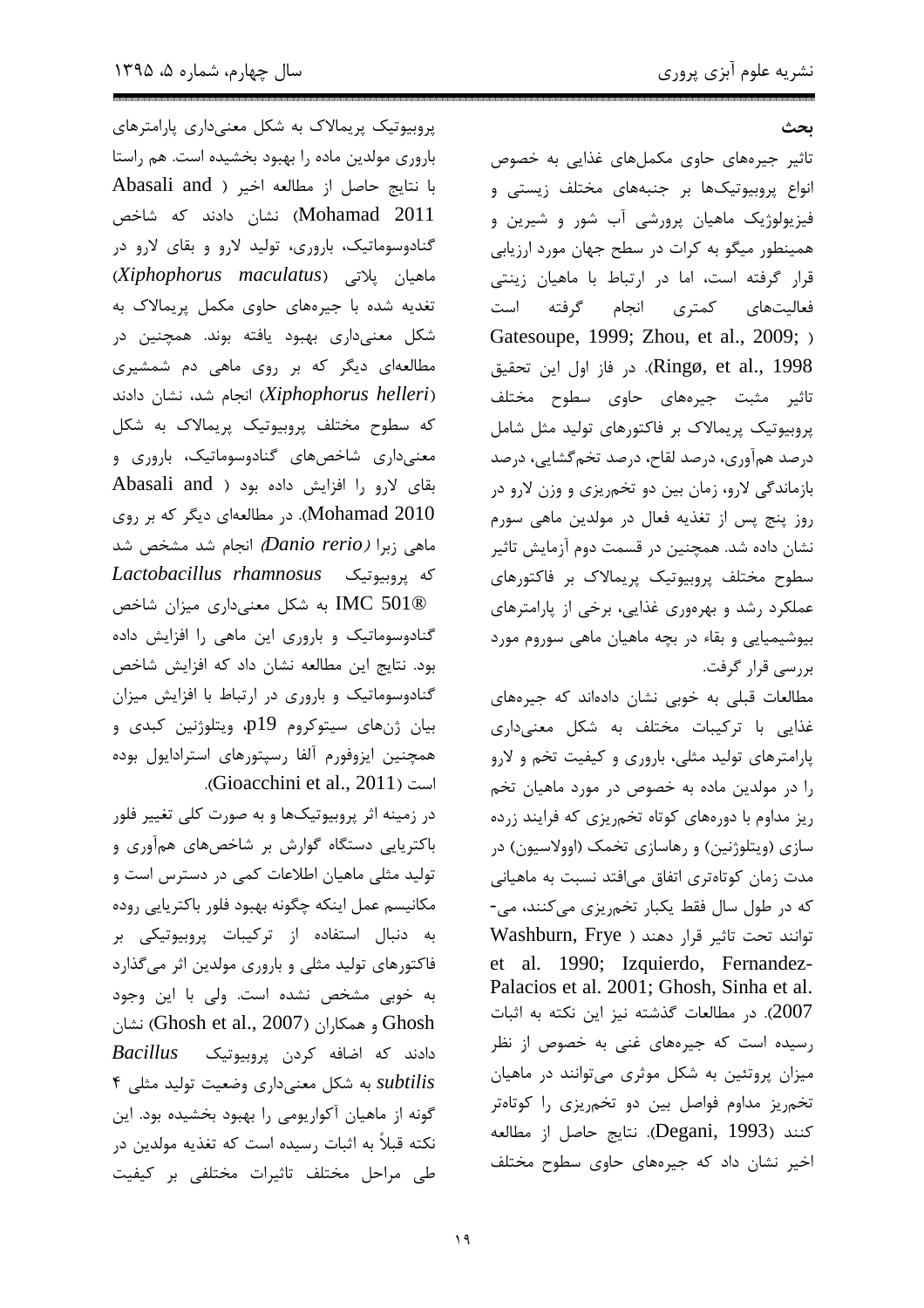تخمک تولیدی دارد. تحقیقات نشان دادهاند که ترکیب غذایی زرده و کیفیت تخمک به شکل معنىدارى تحت تاثير جيره غذايي مولدين است. ويتلوژنين يا پروتئين زرده ساز تحت تاثير هورمون ١٧ بتا استرادايول در كبد ساخته شده و از طريق جریان خون به گناد انتقال داده میشود. از طرفی دیگر در مطالعات گذشته مشخص شده است که یکی از مکانیسمهای عمل باکتریهای پروبیوتیک تحریک فرایند تخمیر در دستگاه گوارش میزبان میباشد، که در طی این فرایند متابولیتهایی از جمله اسیدهای چرب کوتاه زنجیر در دستگاه گوارش تولید شده و از طريق جريان خون به كبد انتقال داده مي شود كه اين ممکن است بر کیفیت پروتئین ویتلوژنین تولید شده در نتیجه کیفیت تخمک تاثیر گذارد (Dahlgren1980; Goldin and Gorbach 1999). نتایج در مطالعهای که قبلاً بر روی ماهی آنجل و سوروم انجام شده است مشخص شده است که استفاده از غذای زنده آرتمیا درجیره غذایی چه به شکل غنی شده و غنی نشده توانایی افزایش همآوری و بهبود برخی از پارامترهای زادآوری را نسبت به غذای فرموله شده تجاری دارا میباشد (موسوی و

همکاران ۱۳۸۸; مراد خانی و همکاران ۱۳۸۷). مطالعات گستردهای در ارتباط با تاثیر پروبیوتیکها بر فاکتورهای رشد، بهرهوری غذایی و سایر جنبههای فيزيولوژيک گونههاى مختلف ماهيان پرورشى انجام شده است (جعفریان و همکاران، ۱۳۸۸) ولی با این وجود نسبتاً مطالعات کمتری در مورد اثر پروبیوتیک-ها بر شاخصهای رشدی و بهرهوری غذایی ماهیان زینتی به ویژه در مرحله لاروی و بچه ماهیان انجام شده است. بنابراین در قسمت دوم این آزمایش به بررسی اثر پروبیوتیک پریمالاک بر شاخصهای رشد و بهرهوري غذايي در بچه ماهيان سورم طلايي پرداخته شد. نتايج حاصل از قسمت دوم اين آزمايش نشان می دهد که جیرههای غذایی حاوی سطوح مختلف پریمالاک بهبود پارامترهای رشد و بهرهوری غذایی را در بچه ماهیان سورم طلایی به دنبال داشته است.

نتايج حاصل از اين مطالعه نشان مى دهد كه تمام شاخصهای رشد شامل طول نهایی، میزان افزایش وزن و شاخص رشد روزانه در بچه ماهیان تغذیه شده با سطوح ۲/۵ و ۵ گرم در هر کیلوگرم جیره به شکل معنیداری در مقایسه با سایر گروهها افزایش یافته بود. در همین راستا مطالعهای که قبلاً انجام شد نشان داد که مخمر نانوایی به عنوان یک افزودنی پروبیوتیکی در سطح ۲ گرم در هر کیلوگرم جیره باعث بهبود پارامترهای رشدی و بهرهوری غذایی شده بود. فغانی لنگرودی نشان داد که در کپور ماهیان تعذيه شده با سطح ١ و ۵ گرم در هر كيلوگرم یروبیوتیک پریمالاک بالاترین میزان شاخص رشد روزانه (SGR) و پایینترین سطح ضریب تبدیل غذايي (FCR) مشاهده شد (فغاني لنگرودي،  $(1719$ 

Gatesoupe بیان کرده است که پروبیوتیکها از طریق بهبود فلور میکروبی دستگاه گوارش که این نیز به نوبه خود آنزیمهای گوارشی و همچنین تولید برخی از ویتامینها را تحریک میکند، باعث افزایش رشد در گونه آبزی میشوند (Gatesoupe, 1999). قبلاً این نکته به خوبی تایید شده است که پروبیوتیکها باعث تغییر فلور میکروبی روده به سمت باکتریهای تخمیر کننده میشود. انجام تخمیر در دستگاه گوارش باعث تولید متابولیتهایی از جمله های چرب کوتاه زنجیر مثل پروییونات، استات، بوتیرات و اسید لاکتیک مے شوند که این ترکیبات به اندامهایی که در متابولیسم نقش بازی میکنند مثل کبد انتقال داده میشوند و از این طریق میتوانند بر بهبود رشد میزبان اثر گذار باشند.

به طور كلي نتايج حاصل از اين مطالعه نشان مى دهد که پروبیوتیک تجاری پریمالاک که به صورت ترکیبی از سویههای مختلف باکتریهای مفید است به شکل معنیداری وضعیت باروری و تولید مثلی ماهیان سورم طلایی را تحت تاثیر قرار میدهد. نتایج نشان داد که سطوح ۲/۵ و ۵ گرم پريمالاک در هر کيلوگرم جیره بهترین اثر را بر فاکتورهای تولید مثلی از جمله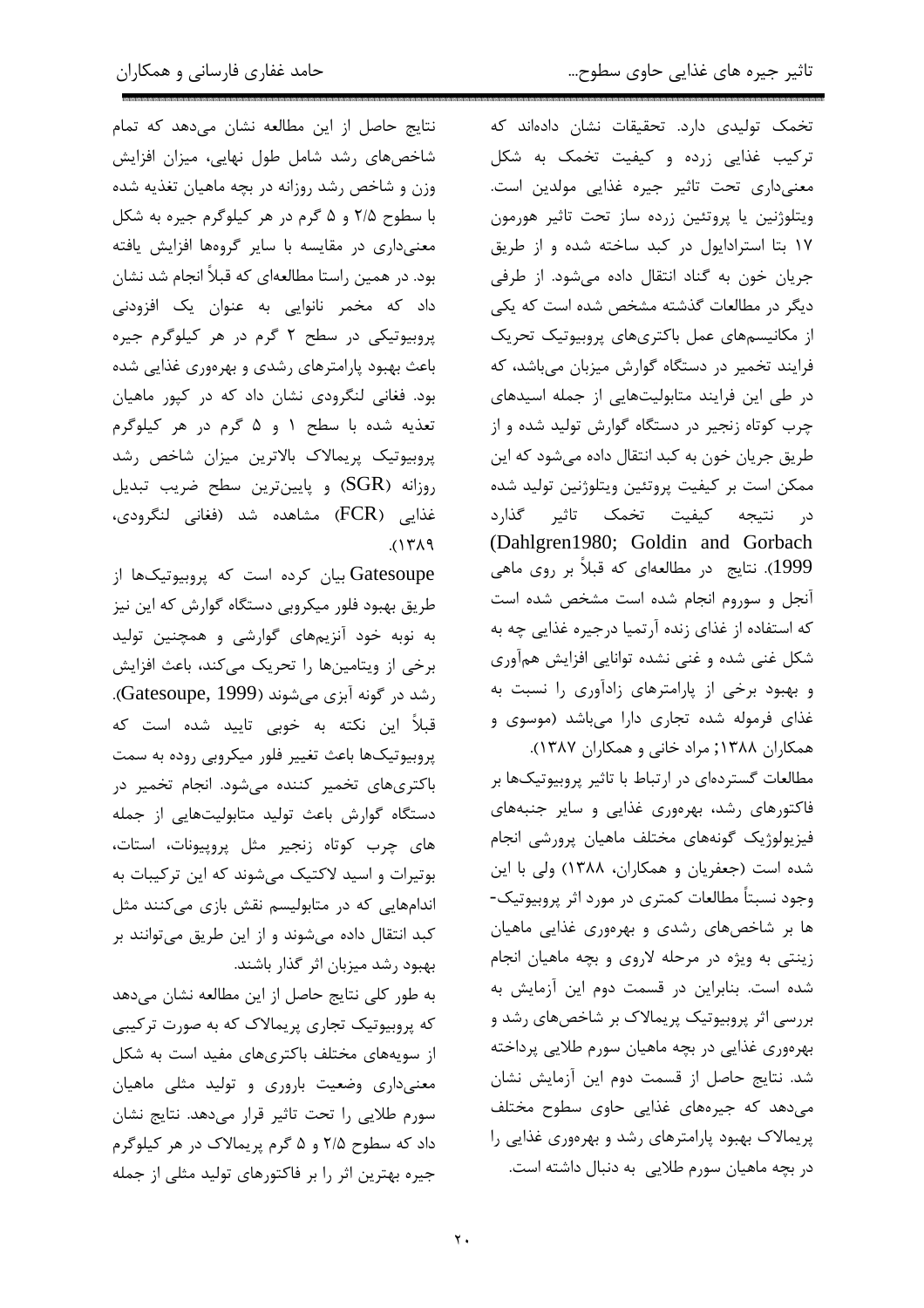- Ahmdifar, E., R. Akrami, A. Ghelichi and A. M. Zarejabad (2011) Effects of different inulin prebiotic levels dietary  $\alpha$ bloodserum enzymes, hematologic, and biochemical parameters of great sturgeon huso) juveniles. Comparative  $(Huso)$ Clinical Pathology 20 (5), 447-451.
- Asadi, M., Mirvaghefei, A., Nematollahi, M., Banaee, M., Ahmadi, K., (2012) Effects of Watercress (Nasturtium nasturtium) extract selected immunological  $\alpha$ of rainbow parameters trout (Oncorhynchus mykiss). Open Veterinary Journal 2, 32-39.
- Barton, B. A. and G. K. Iwama (1991) Physiological changes in fish from stress in aquaculture with emphasis on the response and effects of corticosteroids. Annual Review of Fish Diseases 1, 3-26.
- Chong, A. S., S. D. Ishak, Z. Osman and R. Hashim (2004) Effect of dietary protein level on the reproductive performance of female swordtails Xiphophorus helleri(Poeciliidae). Aquaculture 234 (1), 381-392.
- Dahlgren B.T. (1980) The elects of three di!erent dietary protein levels on the fecundity in the guppy, Poecilia reticulate (Peters). Journal of Fish Biology16, 83-97.
- Degani, G. (1993) Growth and body composition of juveniles of Pterophyllum scalare (Lichtenstein)(Pisces; Cichlidae) at different densities and diets. Aquaculture Research 24 (6), 725-730.
- Degani, G. and Y. Yehuda (2011) Effects of diets on reproduction of angelfish, Pterophyllum scalare (Cichlidae). Indian Journal of Fisheries 43 (2), 121-126.
- Fernández-Palacios, H., M. S. Izquierdo, L. Robaina, A. Valencia, M. Salhi and J. M. Vergara (1995) Effect of n-3 HUFA level in broodstock diets on egg quality of gilthead sea bream (Sparus aurata L.). Aquaculture 132 (3), 325-337.
- Gatesoupe, F. (1999) The use of probiotics in aquaculture. Aquaculture 180 (1), 147-165.
- Ghosh, S., A. Sinha and C. Sahu (2007) Effect of probiotic on reproductive performance  $in$ female livebearing

میزان همآوری، درصد باروری، درصد تخمگشایی و بقای لاروها داشته است. همچنین در قسمت دوم این ۔<br>آزمایش نتایج نشان داد که افزودن پروبیوتیک پريمالاک در جيره احتمالاً از طريق بهبود فلور .<br>میکروبی دستگاه گوارش باعث بهبود کارایی تغذیه و همچنین بهبود رشد در بچه ماهیان می شود.

منابع

- پورداود، م.، سجادی، م.، و بحری، ا.، ۱۳۸۹. بررسی اثرات جیرہ های غذایی حاوی مخمر ساکارومایسیس سرویزیا بر رشد، زنده مانی و ۔<br>مقاومت در برابر استرس های محیطی ماهی  $(Heros \; severus)$ وم (Heros severus) . آیزیان وشبلات، ۱(۱): ۲۳–۳۱.
- فغانس لنگرودي، ح.، ١٣٨٩. مقايسه بروپيوتيکهاي تجاری پروتکسین و پریمالاک در رشد و بقاء کپور معمولی دریای خزر. مجله بیولوژی دریا،  $Yf - F\Delta$ : (۶)٢
- مرادخاني، ز.، متينفر، ع.، سلطاني، م.، و موسوى ثابت، ح.، ١٣٨٧. تاثير كاربرد آرتميا اروميانا بالغ غنی شده با اسید چرب غیر اشباع بلند زنجیره و اسید اسکوربیک بر زادآوری ماهی سوروم (Cichlasoma severum). محله علمي يژوهشي شيلات، ۲۴-۲۱. موسوى ثابت. س., ح.، ارشاد لنگرودى، ه.، فلاحتكار، ب.، و مرادخانی. ز.، (١٣٨٨). تاثير آرتميا ارومیانای غنی شده با اسید چرب غیر اشباع و اسید اسکوربیک بر عملکرد تولید مثلی ماهی آنجا , Pterophyllum scalare). پژوهش های مجله علوم و فنون دریایی، ۴(۴): ۶۹-۶۹.
- Abasali, H. and S. Mohamad (2010) Effect of dietary supplementation with probiotic on reproductive performance of female livebearing ornamental fish. Research Journal of Animal Sciences 4 (4), 103-107.
- Abasali, H. and S. Mohamad (2011) Effect of dietary probiotic level on the reproductive performance of female platy Xiphophorus maculatus. Agricultural Journal 6 (3), 119-123.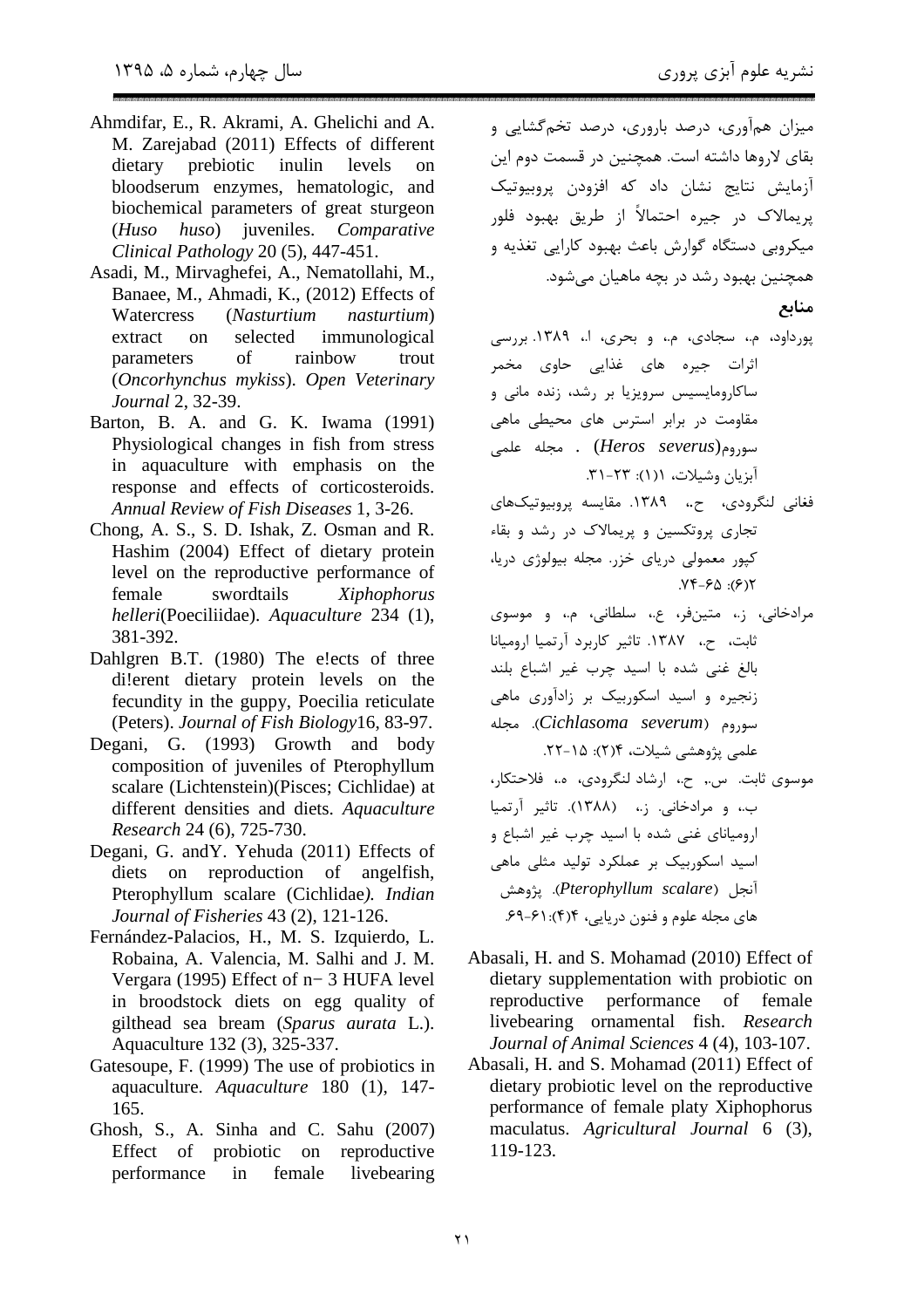- Mazeroll, A., M. Weiss and A. Konings (1995) Cichlids Yearbook. *Cichlids Yearbook* 5.
- Washburn, B. S., D. J. Frye, S. S. Hung, S. I. Doroshovand F. S. Conte (1990) Dietary effects on tissue composition, oogenesis and the reproductive performance of female rainbow trout (*Oncorhynchus mykiss*). *Aquaculture* 90 (2), 179-195.
- Woodhead, A. D. (1960) Nutrition and reproductive capacity in fish .*Proceedings of the Nutrition Society* 19 (01), 23-28.
- Zhou, X.-x., Y.-b. Wang and W.-f. Li (2009) Effect of probiotic on larvae shrimp (*penaeus vannamei*) based on water quality, survival rate and digestive enzyme activities. *Aquaculture* 287 (3), 349-353.

ornamental fish. *Aquaculture Research* 38 (5), 518-526.

- Gioacchini, G., F. Lombardo, D. Merrifield, S. Silvi, A. Cresci, M. Avella and O. Carnevali (2011) Effects ofprobiotics on Zebrafish reproduction*. J Aquac Res Development* S1, 2.
- Giri, S., S. Sahoo, B. Sahu, A. Sahu, S. Mohanty, P. Mukhopadhyay and S. Ayyappan (2002) Larval survival and growth in Wallago attu(Bloch and Schneider): effects of light, photoperiod and feeding regimes. *Aquaculture*213(1), 151-161.
- Goldin B.R. & Gorbach S.L. (1992) Probiotics for humans. In: Probiotics. *The Scienti*¢*c Basis* (ed. by R. Fuller), pp.355-376. Chapman & Hall, NewYork, NY, USA.
- Gram, Lone, Jette Melchiorsen, Bettina Spanggaard, Ingrid Huber, and Torben F. Nielsen. (1999) Inhibition of Vibrio anguillarum byPseudomonas fluorescens AH2, a Possible Probiotic Treatment of Fish. *Applied and Environmental Microbiology* 65, no. 3, 969-973.
- Izquierdo, M., H. Fernandez-Palacios and A. Tacon (2001) Effect of broodstock nutrition on reproductive performance of fish. *Aquaculture* 197 (1), 25-42.
- Luquet, P. and T. Watanabe (1986) Interaction nutrition-reproduction in fish. *Fish Physiology and Biochemistry* 2 (1), 121-129.